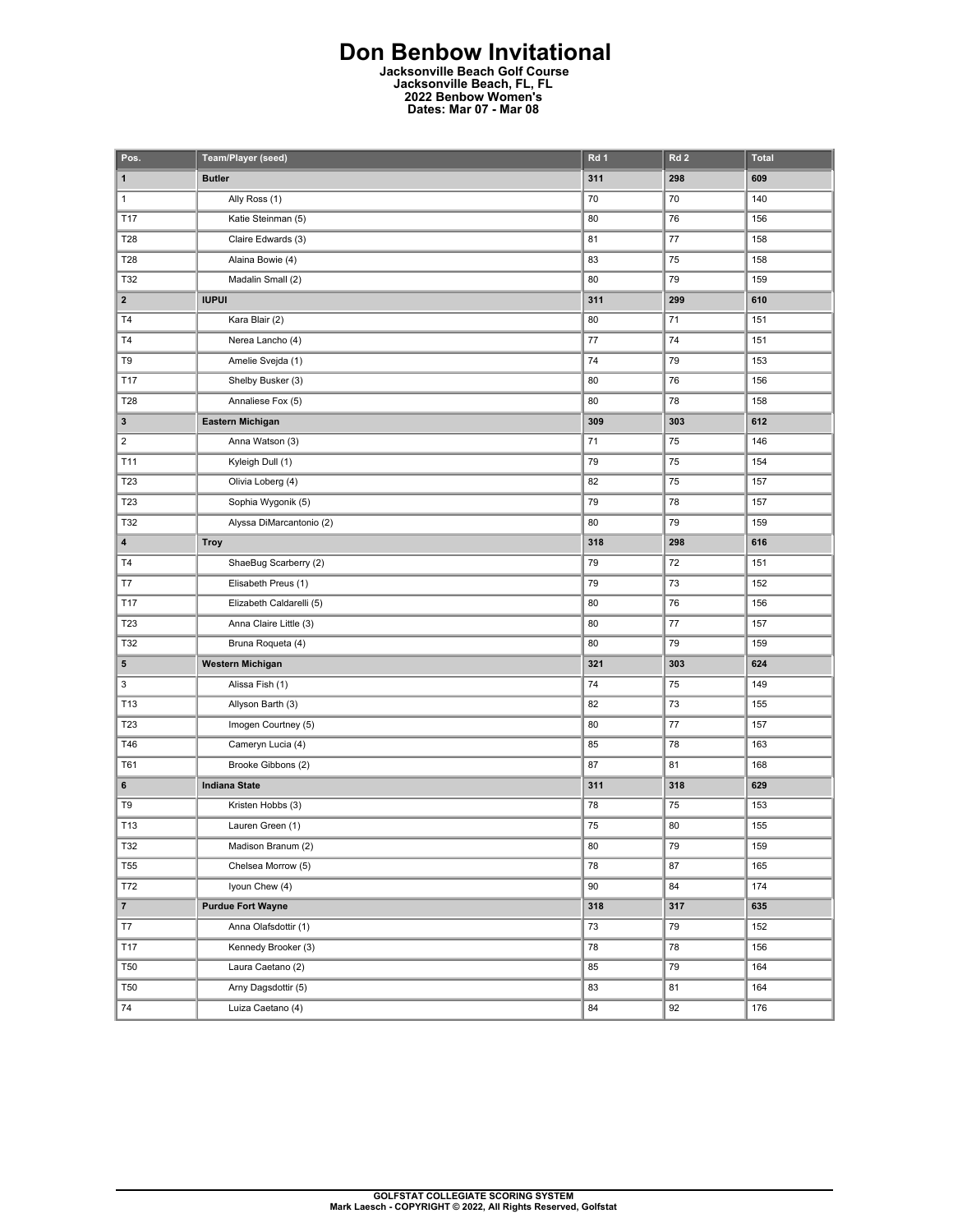| Pos.            | Team/Player (seed)      | Rd 1 | Rd <sub>2</sub> | <b>Total</b> |
|-----------------|-------------------------|------|-----------------|--------------|
| 8               | Radford                 | 331  | 310             | 641          |
| T13             | Natalie Welsh (1)       | 79   | 76              | 155          |
| 41              | Jayde Dudley (3)        | 83   | 78              | 161          |
| T42             | Jimenna Ramirez (4)     | 84   | 78              | 162          |
| T46             | Riko Nagai (2)          | 85   | 78              | 163          |
| <b>T58</b>      | Nikki Batac (5)         | 86   | 81              | 167          |
| 9               | Monmouth                | 335  | 310             | 645          |
| T13             | Paige Diecidue (2)      | 83   | 72              | 155          |
| T32             | Ava Lozito (1)          | 83   | 76              | 159          |
| <b>T50</b>      | Elizabeth McCook (4)    | 82   | 82              | 164          |
| 66              | Amanda Hart (3)         | 90   | 80              | 170          |
| 67              | Cassidy Gavaghan (5)    | 87   | 84              | 171          |
| 10              | Valparaiso              | 325  | 325             | 650          |
| T17             | Payton Hodson (2)       | 74   | 82              | 156          |
| T46             | Anna Fay (3)            | 82   | 81              | 163          |
| <b>T50</b>      | Cailey Rooker (1)       | 84   | 80              | 164          |
| <b>T58</b>      | Morgan Kier (5)         | 85   | 82              | 167          |
| <b>T61</b>      | Madison Keil (4)        | 86   | 82              | 168          |
| 11              | <b>Western Illinois</b> | 324  | 327             | 651          |
| T28             | Katie Tanner (3)        | 80   | 78              | 158          |
| T37             | Natalie Hooper (1)      | 79   | 81              | 160          |
| T42             | Riley Hansen (5)        | 82   | 80              | 162          |
| <b>T68</b>      | Olivia Kerr (2)         | 83   | 90              | 173          |
| <b>T68</b>      | Abby Hunter (4)         | 85   | 88              | 173          |
| 12              | Evansville              | 333  | 327             | 660          |
| T42             | Mallory Russell (1)     | 79   | 83              | 162          |
| T42             | Caitlin O'Donnell (4)   | 82   | 80              | 162          |
| T46             | Allison Enchelmayer (3) | 84   | 79              | 163          |
| <b>T68</b>      | Alyssa McMinn (2)       | 88   | 85              | 173          |
| T72             | Carly Frazier (5)       | 89   | 85              | 174          |
| 13              | <b>Eastern Illinois</b> | 368  | 376             | 744          |
| T <sub>55</sub> | Monique Peterson (1)    | 86   | 79              | 165          |
| $77 \,$         | Cameron Krager (3)      | 94   | 97              | 191          |
| 78              | Katelind Winterland (4) | 91   | 102             | 193          |
| 79              | Haley Hoagland (5)      | 97   | 98              | 195          |
| 80              | Isabel Spanburg (2)     | 103  | $\pmb{0}$       | 103          |